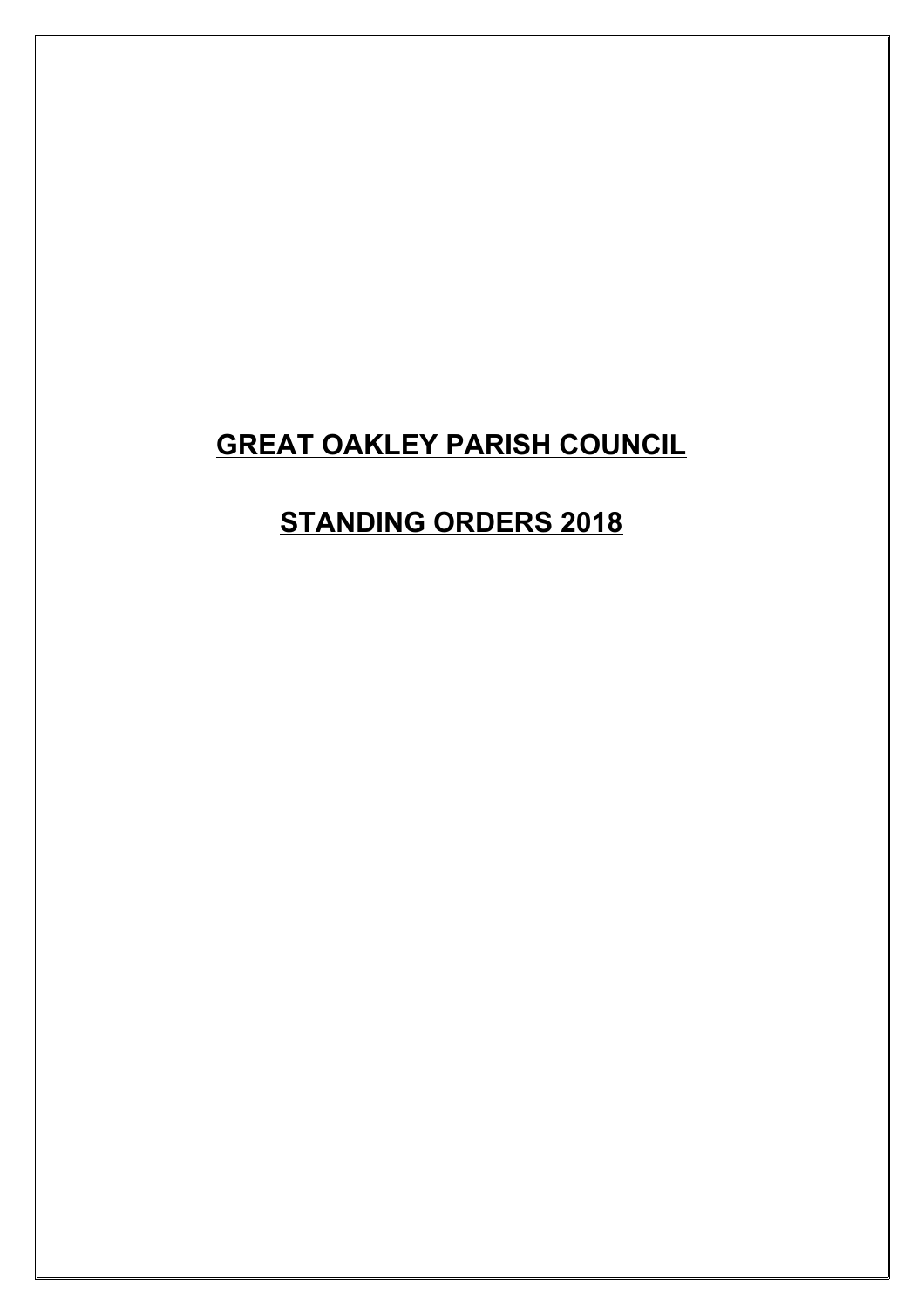### **Great Oakley Parish Council**

# **List of model standing orders**

- **1. Rules of Debate at Meetings**
- **2. Disorderly Conduct at Meetings**
- **3. Meetings Generally**
- **4. Committees and Sub Committees**
- **5. Ordinary Council Meetings**
- **6. Extraordinary meetings of the Council and Committees and Sub Committees**
- **7. Previous Resolutions**
- **8. Voting on appointments**
- **9. Motions for a meeting that require written notice to be given to the Proper Officer**
- **10.Motions at a meeting that do not require written notice**
- **11.Handling Confidential or sensitive information**
- **12.Draft Minutes**
- **13.Code of Conduct and dispensations**
- **14.Code of Conduct Complaints**
- **15.Proper Officer**
- **16.Responsible Financial Officer**
- **17.Accounts and Accounting Statements**
- **18.Financial Controls and Procurement**
- **19.Handing Staffing Matters**
- **20.Requests for information**
- **21.Relations with he Press and Media**
- **22.Execution and sealing with of legal deeds**
- **23.Communications with District and County or Unitary Councillors**
- **24.Restrictions on Councillor activities**
- **25.Standing Orders generally**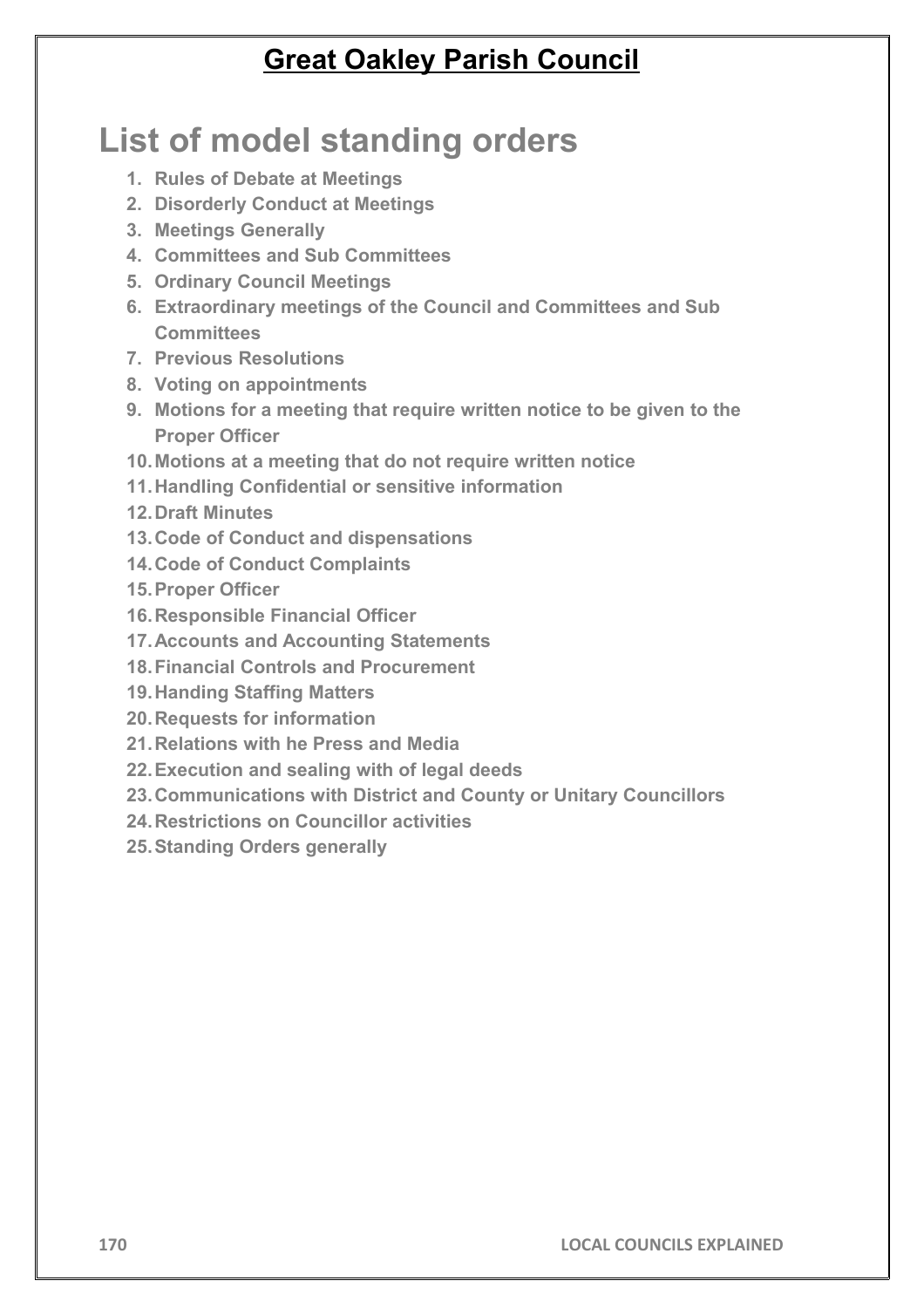### **1. Rules of debate at meetings**

- a Motions on the agenda shall be considered in the order that they appear unless the order is changed at the discretion of the chairman of the meeting.
- b A motion (including an amendment) shall not be progressed unless it has been moved and seconded.
- c A motion on the agenda that is not moved by its proposer may be treated by the chairman of the meeting as withdrawn.
- d If a motion (including an amendment) has been seconded, it may be withdrawn by the proposer only with the consent of the seconder and the meeting.
- e An amendment is a proposal to remove or add words to a motion. It shall not negate the motion.
- f If an amendment to the original motion is carried, the original motion becomes the substantive motion upon which further amendment(s) may be moved.
- g An amendment shall not be considered unless early verbal notice of it is given at the meeting and, if requested by the chairman of the meeting, is expressed in writing to the chairman.
- h A councillor may move an amendment to his own motion if agreed by the meeting. If a motion has already been seconded, the amendment shall be with the consent of the seconder and the meeting.
- i If there is more than one amendment to an original or substantive motion, the amendments shall be moved in the order directed by the chairman.
- j Subject to standing order 1(k) below, only one amendment shall be moved and debated at a time, the order of which shall be directed by the chairman of the meeting.
- k One or more amendments may be discussed together if the chairman of the meeting considers this expedient but each amendment shall be voted upon separately.
- l A councillor may not move more than one amendment to an original or substantive motion.
- m The mover of an amendment has no right of reply at the end of debate on it.
- n Where a series of amendments to an original motion are carried, the mover of the original motion shall have a right of reply either at the end of debate of the first amendment or at the very end of debate on the final substantive motion immediately before it is put to the vote.
- o Unless permitted by the chairman of the meeting, a councillor may speak once in the debate on a motion except:
	- i. to speak on an amendment moved by another councillor;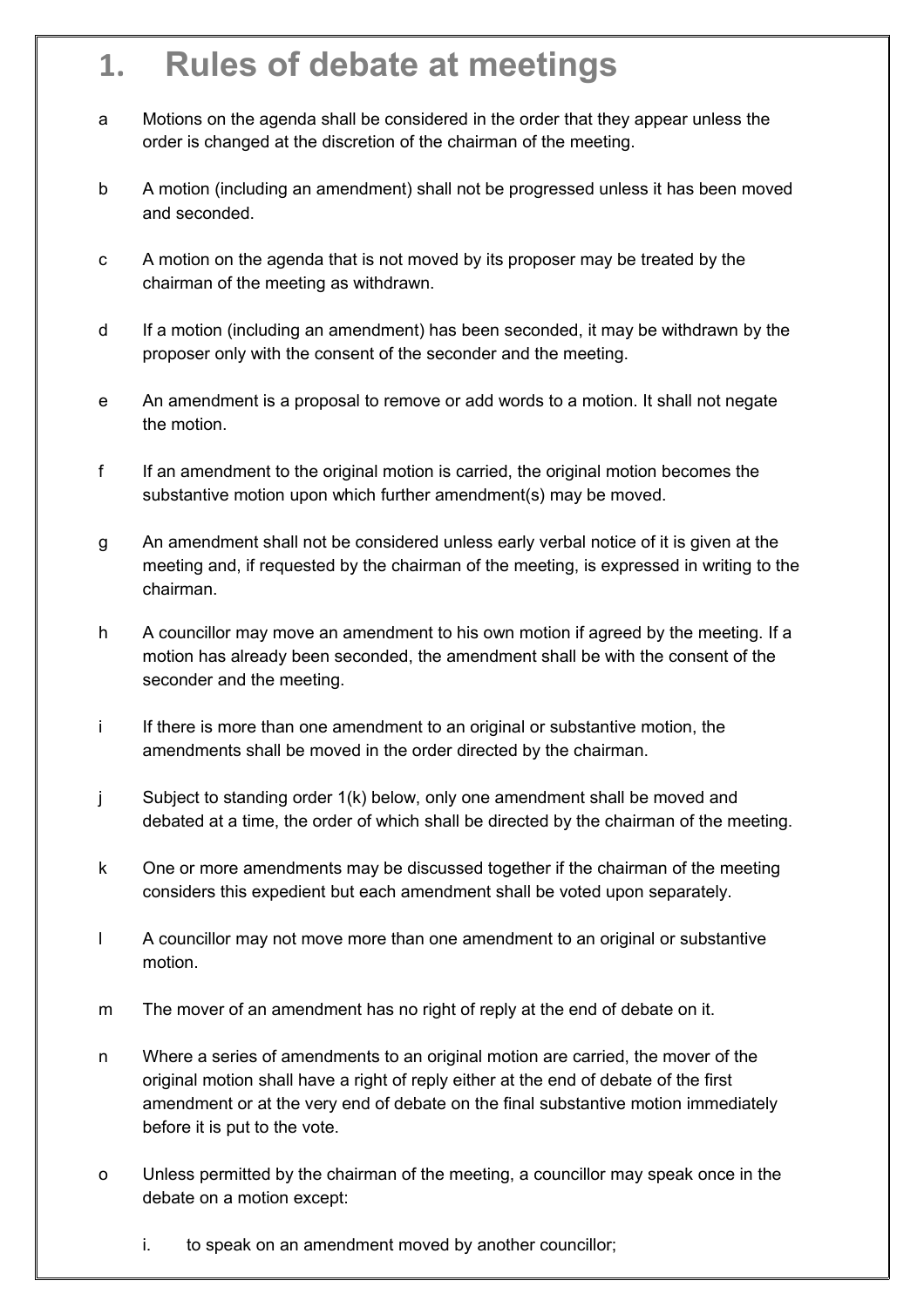- ii. to move or speak on another amendment if the motion has been amended since he last spoke;
- iii. to make a point of order;
- iv. to give a personal explanation; or
- v. in exercise of a right of reply.
- p During the debate of a motion, a councillor may interrupt only on a point of order or a personal explanation and the councillor who was interrupted shall stop speaking. A councillor raising a point of order shall identify the standing order which he considers has been breached or specify the other irregularity in the proceedings of the meeting he is concerned by.
- q A point of order shall be decided by the chairman of the meeting and his decision shall be final.
- r When a motion is under debate, no other motion shall be moved except:
	- i. to amend the motion;
	- ii. to proceed to the next business;
	- iii. to adjourn the debate;
	- iv. to put the motion to a vote;
	- v. to ask a person to be no longer heard or to leave the meeting;
	- vi. to refer a motion to a committee or sub-committee for consideration;
	- vii. to exclude the public and press;
	- viii. to adjourn the meeting; or
	- ix. to suspend particular standing order(s) excepting those which reflect mandatory statutory requirements.
- s Before an original or substantive motion is put to the vote, the chairman of the meeting shall be satisfied that the motion has been sufficiently debated and that the mover of the motion under debate has exercised or waived his right of reply.
- t Excluding motions moved understanding order 1(r) above, the contributions or speeches by a councillor shall relate only to the motion under discussion and shall not exceed ( ) minutes without the consent of the chairman of the meeting.

### **2. Disorderly conduct at meetings**

- a No person shall obstruct the transaction of business at a meeting or behave offensively or improperly. If this standing order is ignored, the chairman of the meeting shall request such person(s) to moderate or improve their conduct.
- b If person(s) disregard the request of the chairman of the meeting to moderate or improve their conduct, any councillor or the chairman of the meeting may move that the person be no longer heard or excluded from the meeting. The motion, if seconded, shall be put to the vote without discussion.
- c If a resolution made under standing order 2(b) above is ignored, the chairman of the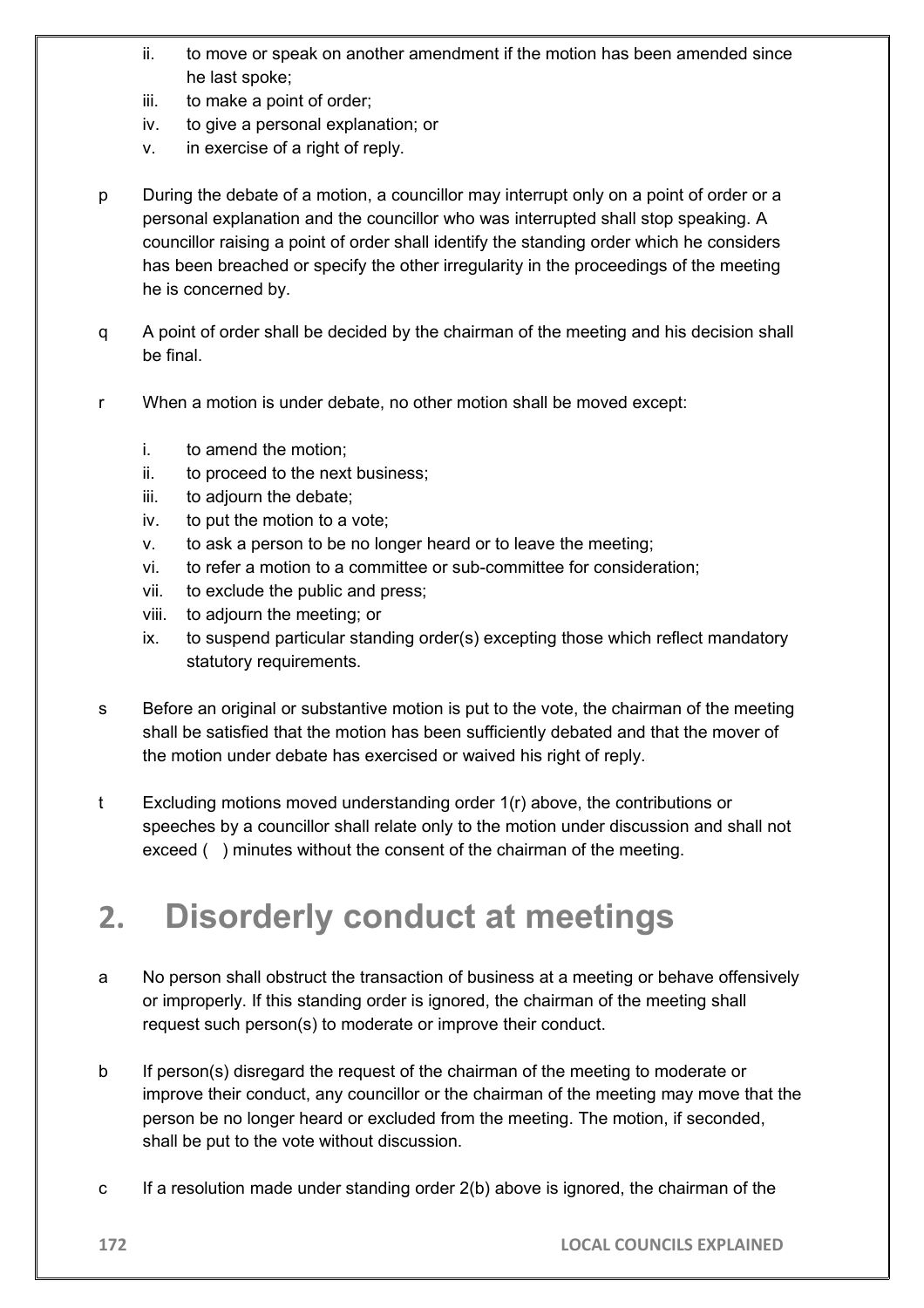meeting may take further reasonable steps to restore order or to progress the meeting. This may include temporarily suspending or closing the meeting.

### **3. Meetings generally**

- **Full Council meetings**
- **Committee meetings**

 $\overline{\phantom{a}}$ 

 $\overline{\phantom{a}}$ 

 $\mathcal{L}_{\mathcal{A}}$ 

- Sub-committee meetings
- a **Meetings shall not take place in premises which at the time of the meeting are used for the supply of alcohol, unless no other premises are available free of charge or at a reasonable cost.**
- b **The minimum three clear days for notice of a meeting does not include the day on which notice was issued, the day of the meeting, a Sunday, a day of the Christmas break, a day of the Easter break or of a bank holiday or a day appointed for public thanksgiving or mourning.**
- c **The minimum three clear days' public notice for a meeting does not include the day on which the notice was issued or the day of the meeting unless the meeting is convened at shorter notice**
- d **Meetings shall be open to the public unless their presence is prejudicial to the public interest by reason of the confidential nature of the business to be transacted or for other special reasons. The public's exclusion from part or all of a meeting shall be by a resolution which shall give reasons for the public's exclusion.**
- e Members of the public may make representations, answer questions and give evidence at a meeting which they are entitled to attend in respect of the business on the agenda.
- f The period of time designated for public participation at a meeting in accordance with standing order 3(e) above shall not exceed 15 minutes unless directed by the chairman of the meeting.
- g Subject to standing order 3(f) above, a member of the public shall not speak for more than 5 minutes.
- h In accordance with standing order 3(e) above, a question shall not require a response at the meeting nor start a debate on the question. The chairman of the meeting may direct that a written or oral response be given.
- i A person shall raise his hand when requesting to speak and stand when speaking (except when a person has a disability or is likely to suffer discomfort)]. The chairman of the meeting may at any time permit a person to be seated when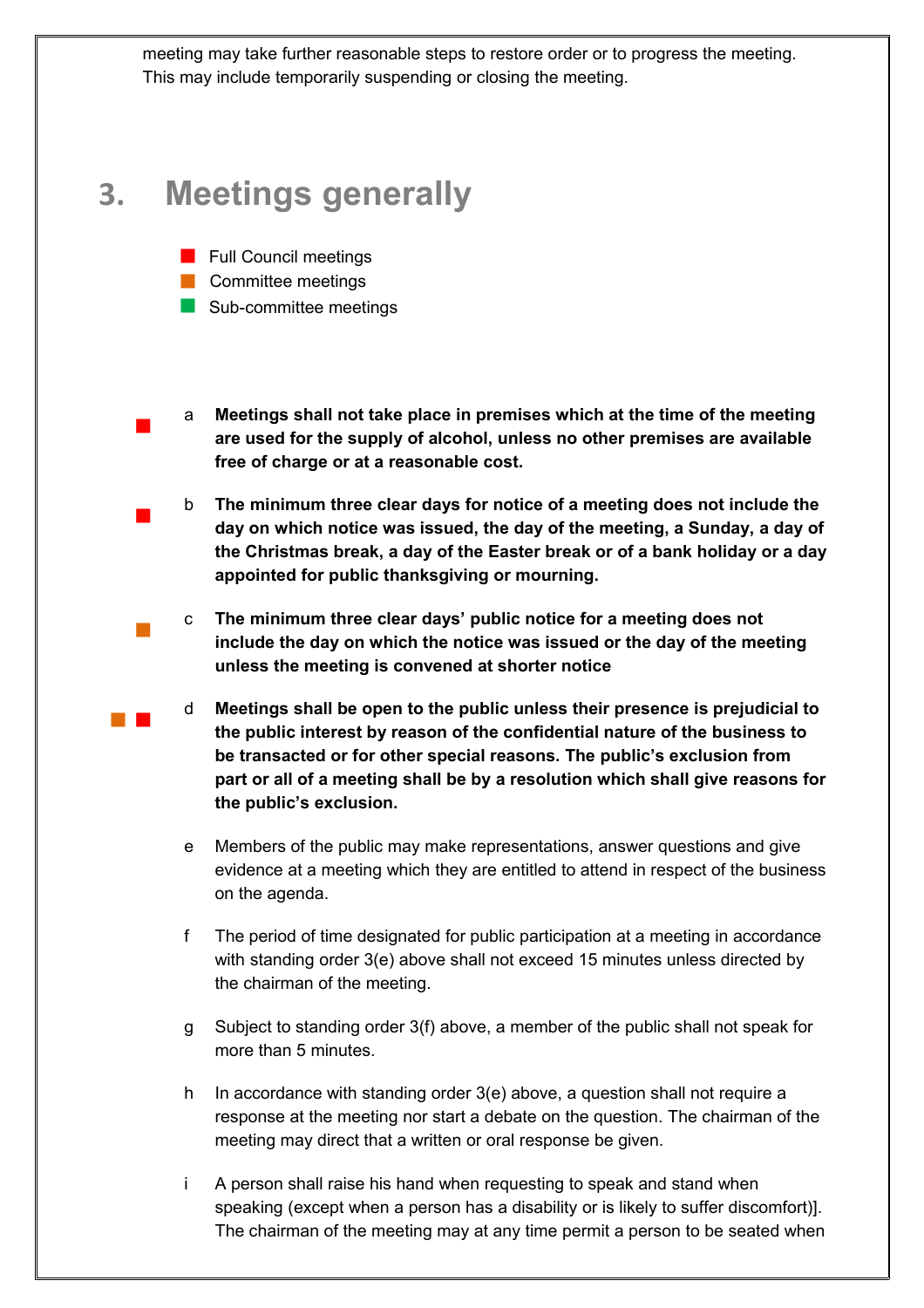speaking.

 $\blacksquare$ 

 $\blacksquare$ 

 $\sim 10^{-1}$ 

 $\sim 10^{-1}$ 

- j A person who speaks at a meeting shall direct his comments to the chairman of the meeting.
- k Only one person is permitted to speak at a time. If more than one person wants to speak, the chairman of the meeting shall direct the order of speaking.
- l **A Member of the Public may not orally report or comment about a meeting as it takes place of a Parish Council or its Committees but otherwise may:**
	- **a) film photograph or make an audio recording of a meeting; b) use any other means for enabling persons not present to see or hear proceedings at a meeting as it takes place or later; c) report or comment on the proceedings in writing during or after a meeting or orally report or comment after the meeting.**
- m **The press shall be provided with reasonable facilities for the taking of their report of all or part of a meeting at which they are entitled to be present**.
- n **Subject to standing orders which indicate otherwise, anything authorised or required to be done by, to or before the Chairman of the Council may in his absence be done by, to or before the Vice-Chairman of the Council (if any).**
- o **The Chairman, if present, shall preside at a meeting. If the Chairman is absent from a meeting, the Vice-Chairman, if present, shall preside. If both the Chairman and the Vice-Chairman are absent from a meeting, a councillor as chosen by the councillors present at the meeting shall preside at the meeting.**
- p **Subject to a meeting being quorate, all questions at a meeting shall be decided by a majority of the councillors or councillors with voting rights present and voting.**
- q **The chairman of a meeting may give an original vote on any matter put to the vote, and in the case of an equality of votes may exercise his casting vote whether or not he gave an original vote.**

*See standing orders 5(i) and (j) below for the different rules that apply in the election of the Chairman of the Council at the annual meeting of the council.*

- r **Unless standing orders provide otherwise, voting on a question shall be by a show of hands. At the request of a councillor, the voting on any question shall be recorded so as to show whether each councillor present and voting gave his vote for or against that question.** Such a request shall be made before moving on to the next item of business on the agenda.
- s The minutes of a meeting shall include an accurate record of the following:
	- i. the time and place of the meeting;
	- ii. the names of councillors present and absent;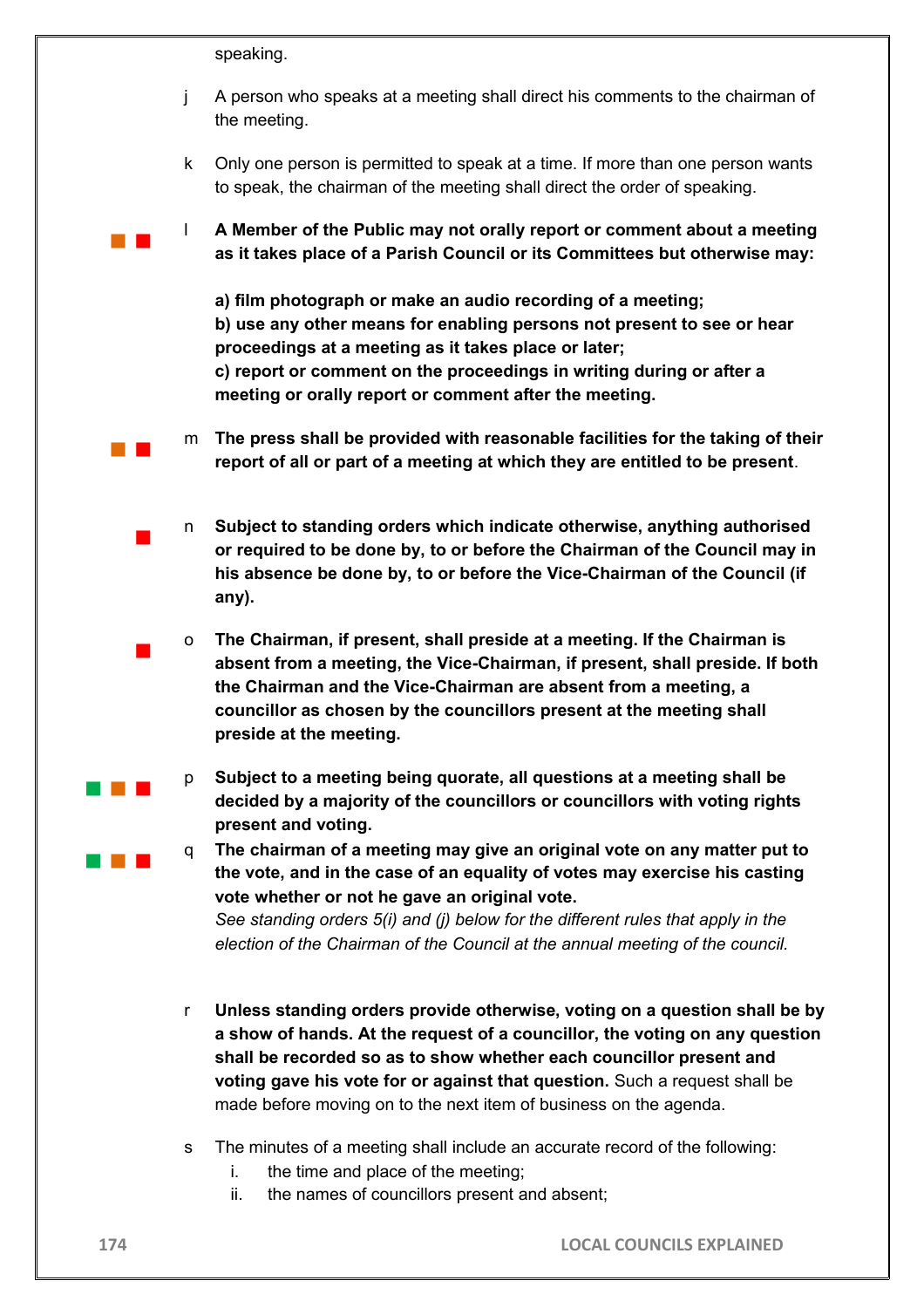- iii. interests that have been declared by councillors and non-councillors with voting rights;
	- iv. whether a councillor or non-councillor with voting rights left the meeting when matters that they held interests in were being considered;
	- v. if there was a public participation session; and
	- vi. the resolutions made.

 $\blacksquare$ 

**The Company** 

- $\sim 10^{-1}$ t **A councillor or a non-councillor with voting rights who has a disclosable pecuniary interest or another interest as set out in the council's code of conduct in a matter being considered at a meeting is subject to statutory limitations or restrictions under the code on his right to participate and vote on that matter**
	- u **No business may be transacted at a meeting unless at least one-third of the whole number of members of the council are present and in no case shall the quorum of a meeting be less than three.**

*See standing order 4d(viii) below for the quorum of a committee or subcommittee meeting.* 

- If a meeting is or becomes inquorate no business shall be transacted and the meeting shall be closed. The business on the agenda for the meeting shall be adjourned to another meeting.
- w A meeting shall not exceed a period of 3 hours.

### **4. Committees and sub-committees**

- **a Unless the council determines otherwise, a committee may appoint a subcommittee whose terms of reference and members shall be determined by the committee.**
- **b The members of a committee may include non-councillors unless it is a committee which regulates and controls the finances of the council.**
- **c Unless the council determines otherwise, all the members of an advisory committee and a sub-committee of the advisory committee may be noncouncillors.**
- d The council may appoint standing committees or other committees as may be necessary, and:
	- i. shall determine their terms of reference;
	- ii. shall determine the number and time of the ordinary meetings of a standing committee up until the date of the next annual meeting of full council;
	- iii. shall permit a committee, other than in respect of the ordinary meetings of a committee, to determine the number and time of its meetings;
	- iv. shall, subject to standing orders 4(b) and (c) above, appoint and determine the terms of office of members of such a committee;
	- v. may, subject to standing orders 4(b) and (c) above, appoint and determine the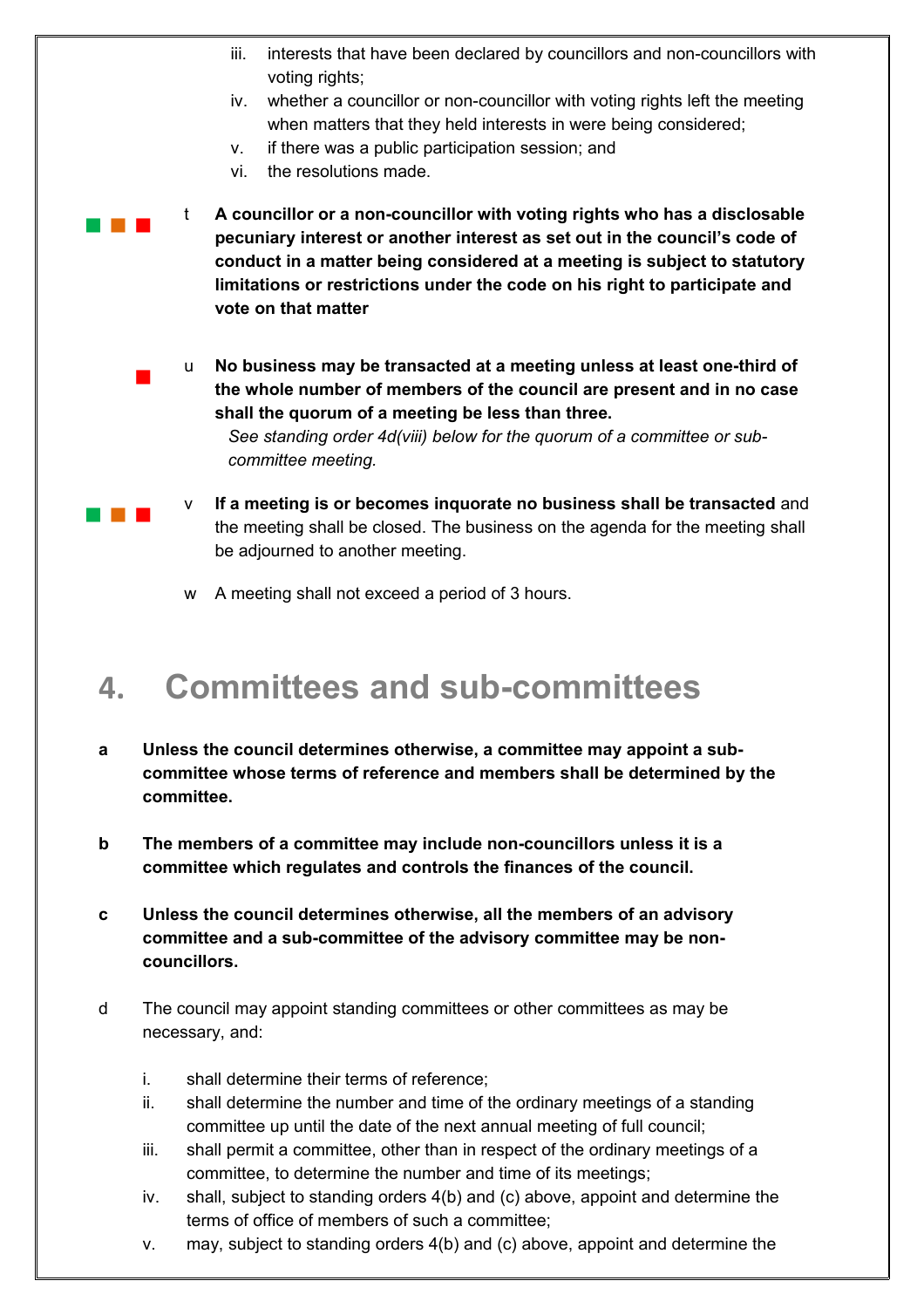terms of office of the substitute members to a committee whose role is to replace the ordinary members at a meeting of a committee if the ordinary members of the committee confirm to the Proper Officer 3 days before the meeting that they are unable to attend;

- vi. shall, after it has appointed the members of a standing committee, appoint the chairman of the standing committee;
- vii. shall permit a committee other than a standing committee, to appoint its own chairman at the first meeting of the committee;
- viii. shall determine the place, notice requirements and quorum for a meeting of a committee and a sub-committee which shall be no less than three;
- ix. shall determine if the public may participate at a meeting of a committee;
- x. shall determine if the public and press are permitted to attend the meetings of a sub-committee and also the advance public notice requirements, if any, required for the meetings of a sub-committee;
- xi. shall determine if the public may participate at a meeting of a sub-committee that they are permitted to attend; and
- xii. may dissolve a committee.

# **5. Ordinary council meetings**

- **a In an election year, the annual meeting of the council shall be held on or within 14 days following the day on which the new councillors elected take office.**
- **b In a year which is not an election year, the annual meeting of a council shall be held on such day in May as the council may direct.**
- **c If no other time is fixed, the annual meeting of the council shall take place at 6pm.**
- **d In addition to the annual meeting of the council, at least three other ordinary meetings shall be held in each year on such dates and times as the council directs.**
- e (Not used).
- **f The first business conducted at the annual meeting of the council shall be the election of the Chairman and Vice-Chairman (if any) of the Council.**
- **g The Chairman of the Council, unless he has resigned or becomes disqualified, shall continue in office and preside at the annual meeting until his successor is elected at the next annual meeting of the council.**
- **h The Vice-Chairman of the Council, if any, unless he resigns or becomes disqualified, shall hold office until immediately after the election of the Chairman of the Council at the next annual meeting of the council.**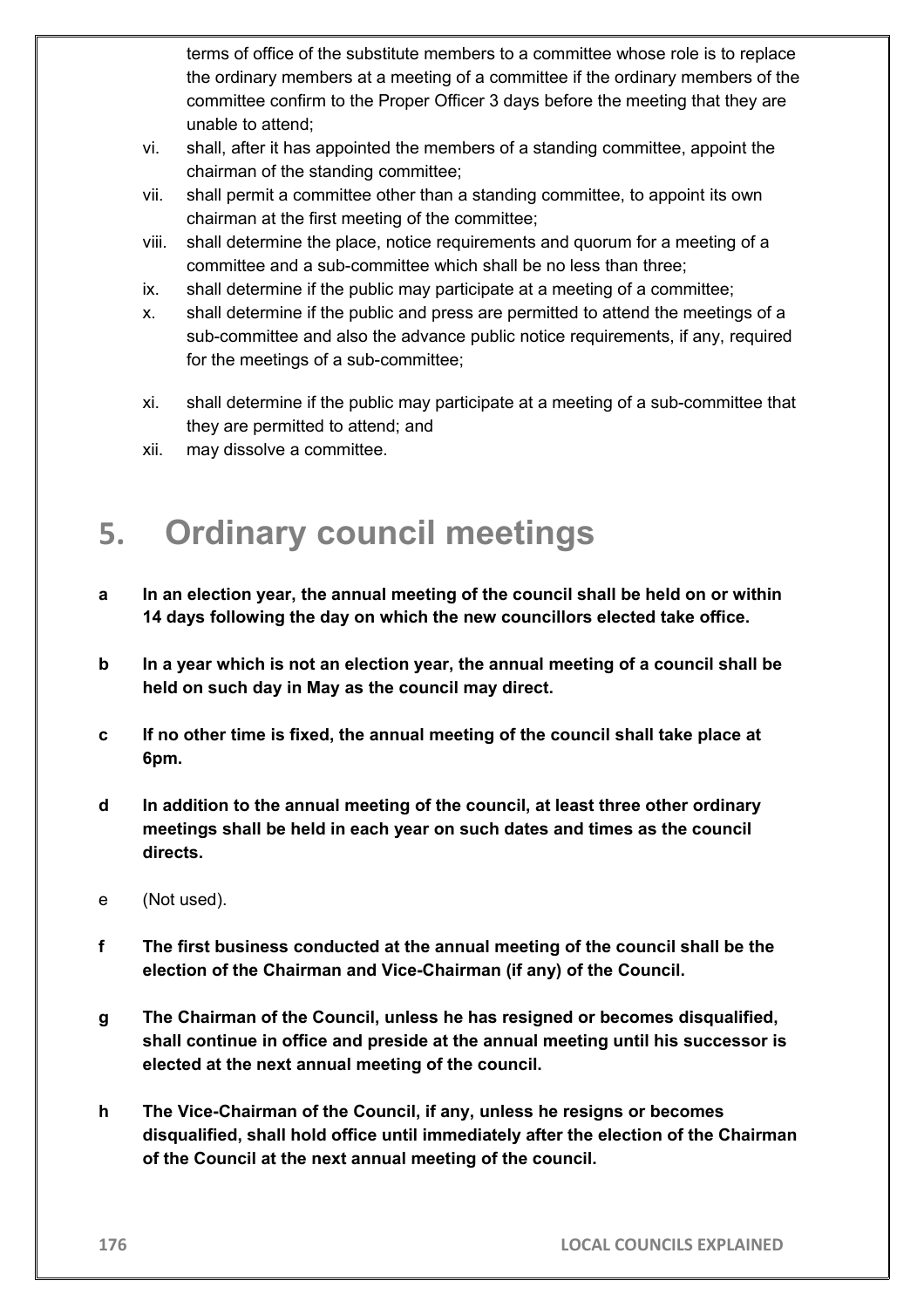- **i In an election year, if the current Chairman of the Council has not been re-elected as a member of the council, he shall preside at the meeting until a successor Chairman of the Council has been elected. The current Chairman of the Council shall not have an original vote in respect of the election of the new Chairman of the Council but must give a casting vote in the case of an equality of votes.**
- **j In an election year, if the current Chairman of the Council has been re-elected as a member of the council, he shall preside at the meeting until a new Chairman of the Council has been elected. He may exercise an original vote in respect of the election of the new Chairman of the Council and must give a casting vote in the case of an equality of votes.**
- k Following the election of the Chairman of the Council and Vice-Chairman (if any) of the Council at the annual meeting of the council, the business of the annual meeting shall include:
	- i. **In an election year, delivery by the Chairman of the Council and councillors of their acceptance of office forms unless the council resolves for this to be done at a later date**. **In a year which is not an election year, delivery by the Chairman of the Council of his acceptance of office form unless the council resolves for this to be done at a later date;**
	- ii. Confirmation of the accuracy of the minutes of the last meeting of the council;
	- iii. Receipt of the minutes of the last meeting of a committee;
	- iv. Consideration of the recommendations made by a committee;
	- v. Review of delegation arrangements to committees, sub-committees, staff and other local authorities;
	- vi. Review of the terms of reference for committees;
	- vii. Appointment of members to existing committees;
	- viii. Appointment of any new committees in accordance with standing order 4 above;
	- ix. Review and adoption of appropriate standing orders and financial regulations;
	- x. Review of arrangements, including any charters and agency agreements, with other local authorities and review of contributions made to expenditure incurred by other local authorities;
	- xi. Review of representation on or work with external bodies and arrangements for reporting back;
	- xii. In an election year, to make arrangements with a view to the council becoming eligible to exercise the general power of competence in the future;
	- xiii. Review of inventory of land and assets including buildings and office equipment;
	- xiv. Confirmation of arrangements for insurance cover in respect of all insured risks;
	- xv. Review of the council's and/or staff subscriptions to other bodies;
	- xvi. Review of the council's complaints procedure;
	- xvii. Review of the council's procedures for handling requests made under the Freedom of Information Act 2000 and the Data Protection Act 1998;
	- xviii. Review of the council's policy for dealing with the press/media; and
	- xix. Determining the time and place of ordinary meetings of the full council up to and including the next annual meeting of full council.

# **6. Extraordinary meetings of the council and committees and sub-committees**

**a The Chairman of the Council may convene an extraordinary meeting of the**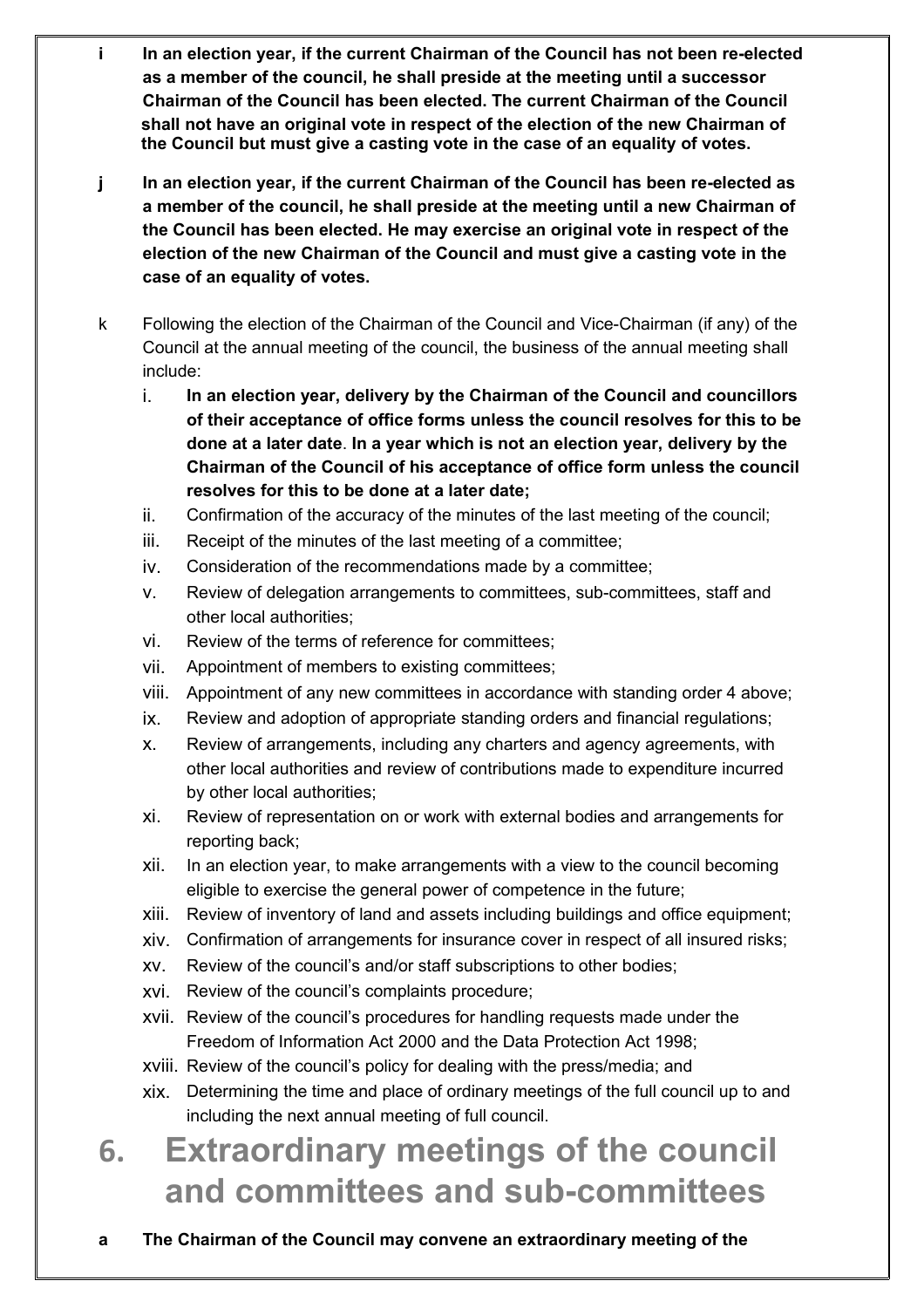**council at any time.** 

- **b If the Chairman of the Council does not or refuses to call an extraordinary meeting of the council within seven days of having been requested in writing to do so by two councillors, any two councillors may convene an extraordinary meeting of the council. The public notice giving the time, place and agenda for such a meeting must be signed by the two councillors.**
- c The chairman of a committee [or a sub-committee] may convene an extraordinary meeting of the committee [or the sub-committee] at any time.
- d If the chairman of a committee [or a sub-committee] does not or refuses to call an extraordinary meeting within 7 days of having been requested by to do so by 3 members of the committee [or the sub-committee], any 3 members of the committee [and the sub-committee] may convene an extraordinary meeting of a committee [and a sub-committee].

### **7. Previous resolutions**

- a A resolution shall not be reversed within six months except either by a special motion, which requires written notice by at least 3 councillors to be given to the Proper Officer in accordance with standing order 9 below, or by a motion moved in pursuance of the recommendation of a committee or a sub-committee.
- b When a motion moved pursuant to standing order 7(a) above has been disposed of, no similar motion may be moved within a further six months.

### **8. Voting on appointments**

a Where more than two persons have been nominated for a position to be filled by the council and none of those persons has received an absolute majority of votes in their favour, the name of the person having the least number of votes shall be struck off the list and a fresh vote taken. This process shall continue until a majority of votes is given in favour of one person. A tie in votes may be settled by the casting vote exerciseable by the chairman of the meeting.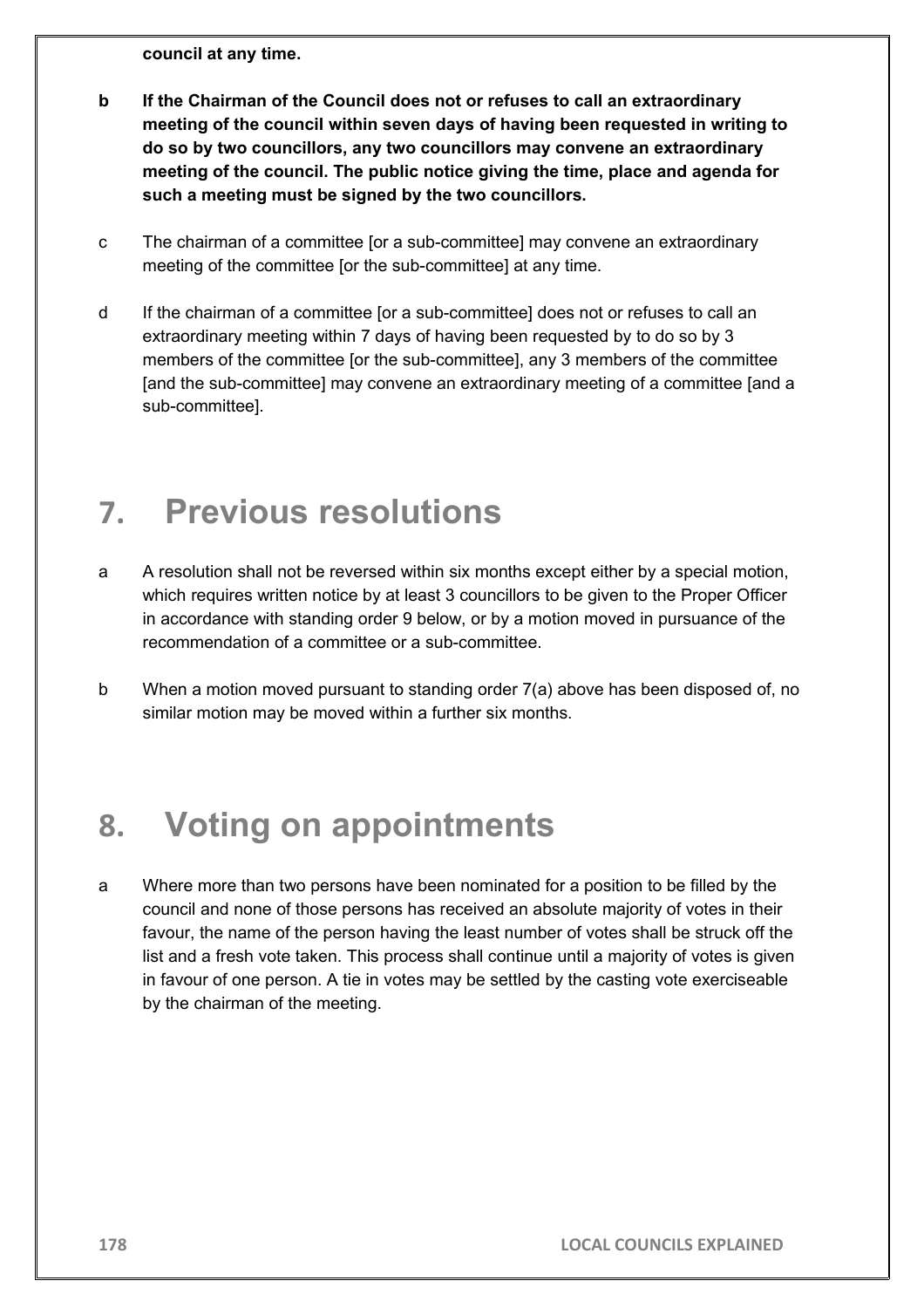### **9. Motions for a meeting that require written notice to be given to the Proper Officer**

- a A motion shall relate to the responsibilities of the meeting which it is tabled for and in any event shall relate to the performance of the council's statutory functions, powers and obligations or an issue which specifically affects the council's area or its residents.
- b No motion may be moved at a meeting unless it is on the agenda and the mover has given written notice of its wording to the Proper Officer at least 7 clear days before the meeting. Clear days do not include the day of the notice or the day of the meeting.
- c The Proper Officer may, before including a motion on the agenda received in accordance with standing order 9(b) above, correct obvious grammatical or typographical errors in the wording of the motion.
- d If the Proper Officer considers the wording of a motion received in accordance with standing order 9(b) above is not clear in meaning, the motion shall be rejected until the mover of the motion resubmits it in writing to the Proper Officer so that it can be understood at least 7 clear days before the meeting.
- e If the wording or subject of a proposed motion is considered improper, the Proper Officer shall consult with the chairman of the forthcoming meeting or, as the case may be, the councillors who have convened the meeting, to consider whether the motion shall be included in the agenda or rejected.
- f Subject to standing order 9(e) above, the decision of the Proper Officer as to whether or not to include the motion on the agenda shall be final.
- g Motions received shall be recorded in a book for that purpose and numbered in the order that they are received.
- h Motions rejected shall be recorded in a book for that purpose with an explanation by the Proper Officer for their rejection.

### **10. Motions at a meeting that do not require written notice**

- a The following motions may be moved at a meeting without written notice to the Proper Officer;
	- i. to correct an inaccuracy in the draft minutes of a meeting;
	- ii. to move to a vote;
	- iii. to defer consideration of a motion;
	- iv. to refer a motion to a particular committee or sub-committee;
	- v. to appoint a person to preside at a meeting;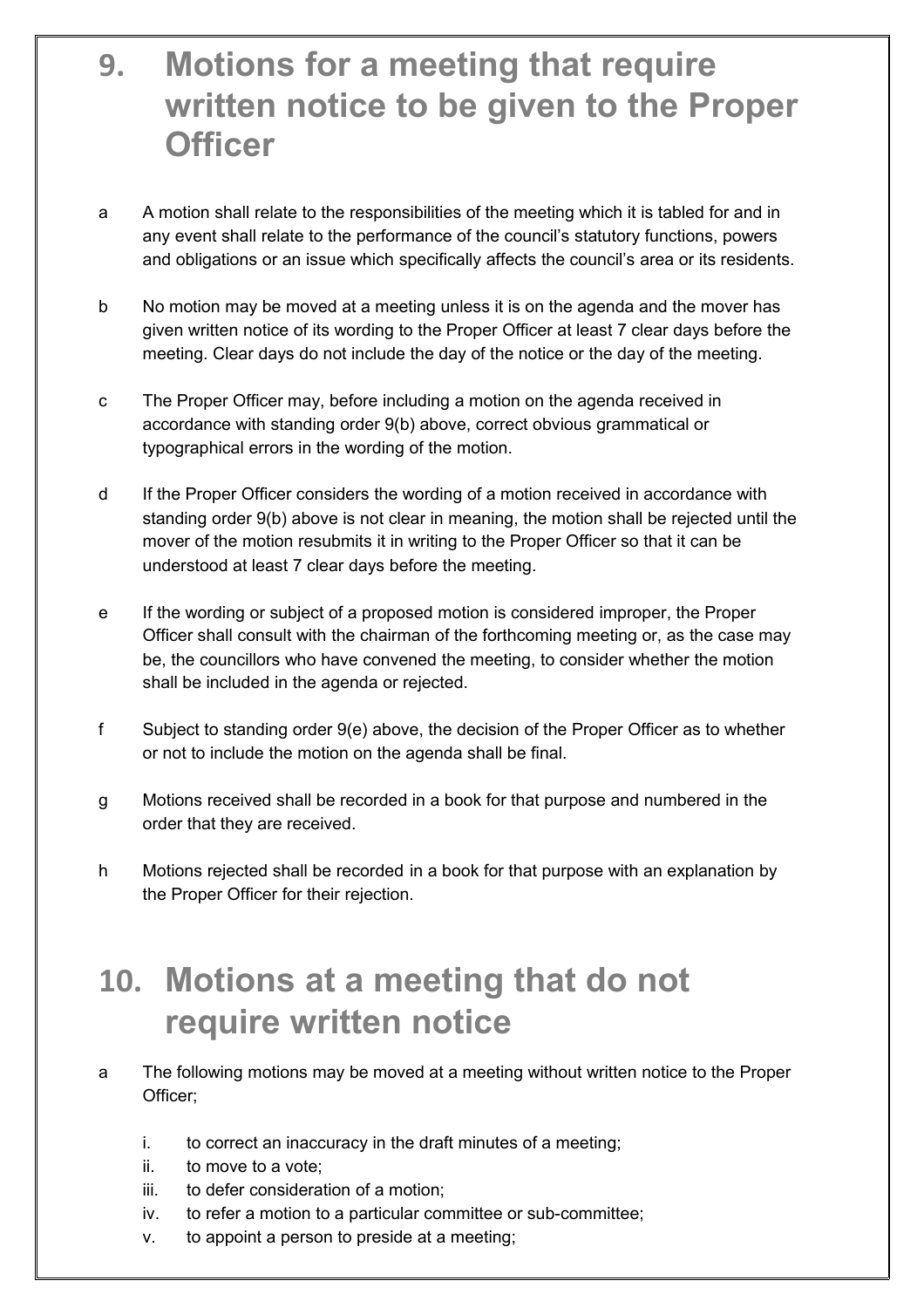- vi. to change the order of business on the agenda;
- vii. to proceed to the next business on the agenda;
- viii. to require a written report;
- ix. to appoint a committee or sub-committee and their members;
- x. to extend the time limits for speaking;
- xi. to exclude the press and public from a meeting in respect of confidential or sensitive information which is prejudicial to the public interest;
- xii. to not hear further from a councillor or a member of the public;
- xiii. to exclude a councillor or member of the public for disorderly conduct;
- xiv. to temporarily suspend the meeting;
- xv. to suspend a particular standing order (unless it reflects mandatory statutory requirements);
- xvi. to adjourn the meeting; or
- xvii. to close a meeting.

# **11. Handling confidential or sensitive information**

- a The agenda, papers that support the agenda and the minutes of a meeting shall not disclose or otherwise undermine confidential or sensitive information which for special reasons would not be in the public interest.
- b Councillors and staff shall not disclose confidential or sensitive information which for special reasons would not be in the public interest.

## **12. Draft minutes**

- a If the draft minutes of a preceding meeting have been served on councillors with the agenda to attend the meeting at which they are due to be approved for accuracy, they shall be taken as read.
- b There shall be no discussion about the draft minutes of a preceding meeting except in relation to their accuracy. A motion to correct an inaccuracy in the draft minutes shall be moved in accordance with standing order 10(a)(i) above.
- c The accuracy of draft minutes, including any amendment(s) made to them, shall be confirmed by resolution and shall be signed by the chairman of the meeting and stand as an accurate record of the meeting to which the minutes relate.
- d If the chairman of the meeting does not consider the minutes to be an accurate record of the meeting to which they relate, he shall sign the minutes and include a paragraph in the following terms or to the same effect:

"The chairman of this meeting does not believe that the minutes of the meeting of the () held on [date] in respect of () were a correct record but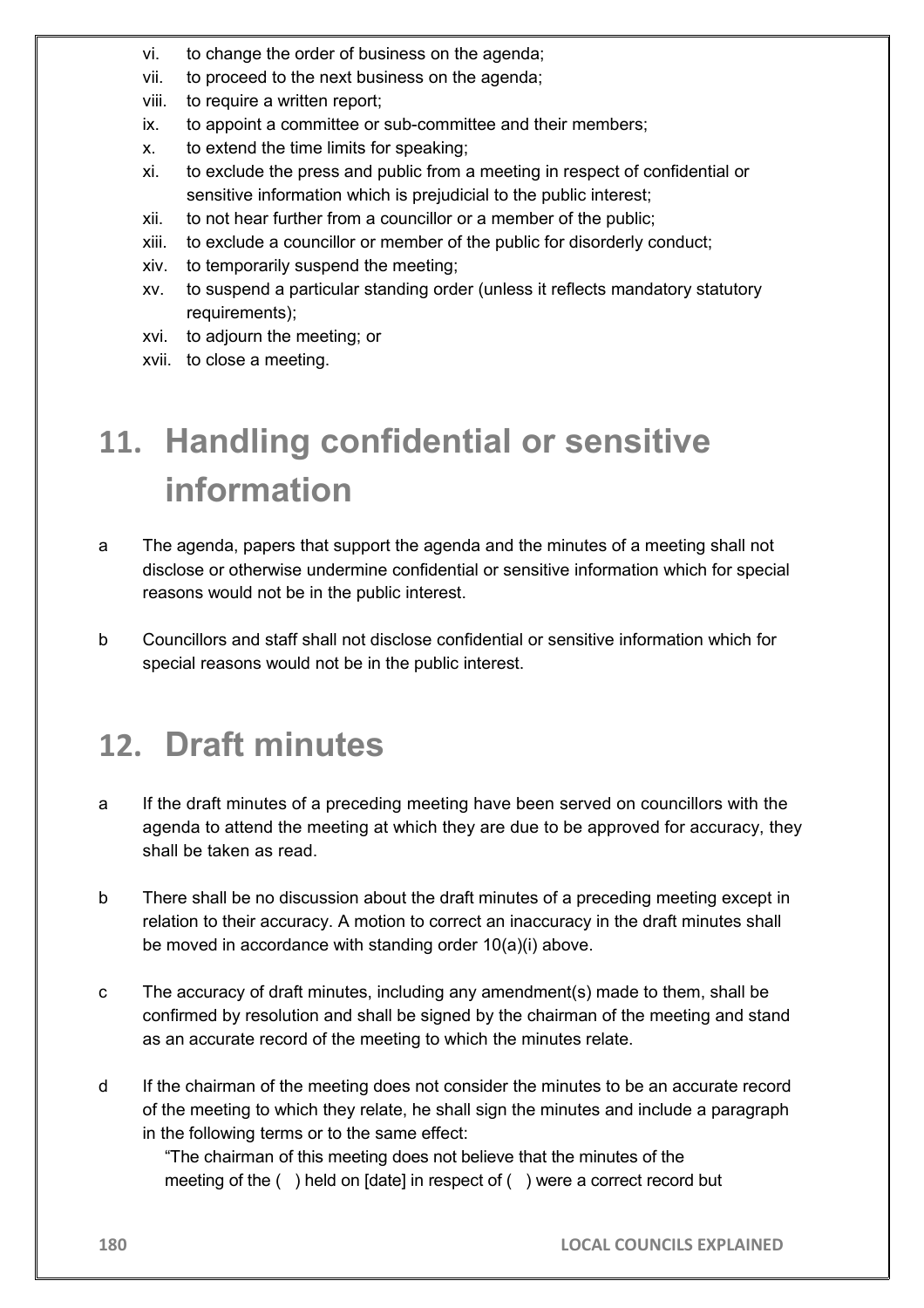his view was not upheld by the meeting and the minutes are confirmed as an accurate record of the proceedings."

e Upon a resolution which confirms the accuracy of the minutes of a meeting, the draft minutes or recordings of the meeting for which approved minutes exist shall be destroyed.

### **13. Code of conduct and dispensations**

*See also standing order 3(t) above.* 

### **England**

- a All councillors and non-councillors with voting rights shall observe the code of conduct adopted by the council.
- b Unless he has been granted a dispensation, a councillor or non-councillor with voting rights shall withdraw from a meeting when it is considering a matter in which he has a disclosable pecuniary interest. He may return to the meeting after it has considered the matter in which he had the interest.
- c Unless he has been granted a dispensation, a councillor or non-councillor with voting rights shall withdraw from a meeting when it is considering a matter in which he has another interest if so required by the council's code of conduct. He may return to the meeting after it has considered the matter in which he had the interest.
- d **Dispensation requests shall be in writing and submitted to the Proper Officer** as soon as possible before the meeting, or failing that, at the start of the meeting for which the dispensation is required.
- e A decision as to whether to grant a dispensation shall be made by a meeting of the council, or committee or sub-committee for which the dispensation is required] and that decision is final.
- f A dispensation request shall confirm:
	- i. the description and the nature of the disclosable pecuniary interest or other interest to which the request for the dispensation relates;
	- ii. whether the dispensation is required to participate at a meeting in a discussion only or a discussion and a vote;
	- iii. the date of the meeting or the period (not exceeding four years) for which the dispensation is sought; and
	- iv. an explanation as to why the dispensation is sought.
- g Subject to standing orders 13(d) and (f) above, dispensations requests shall be considered at the beginning of the meeting of the council, or committee or a subcommittee for which the dispensation is required.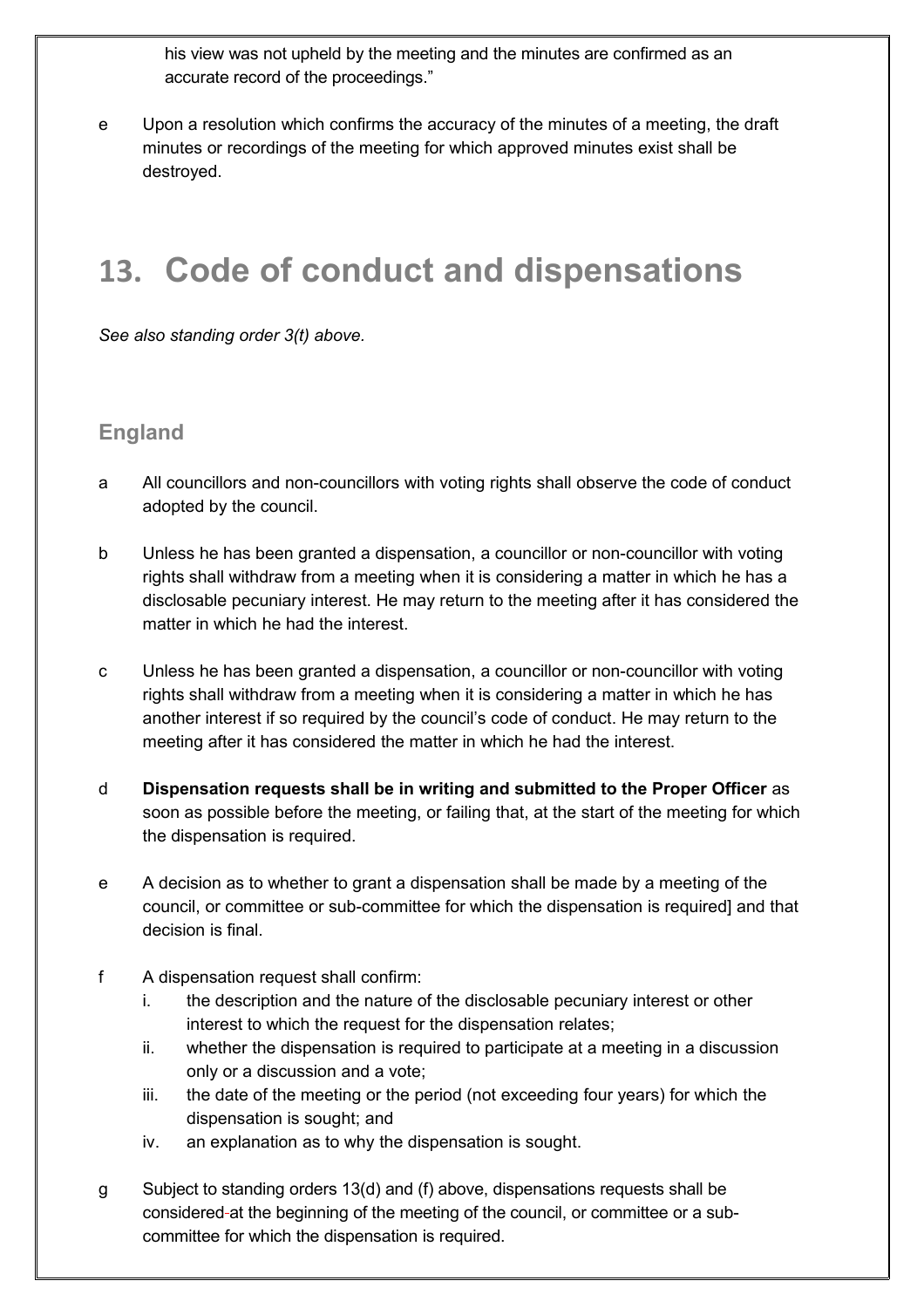- **h A dispensation may be granted in accordance with standing order 13(e) above if having regard to all relevant circumstances the following applies:**
	- **i. without the dispensation the number of persons prohibited from participating in the particular business would be so great a proportion of the meeting transacting the business as to impede the transaction of the business or**
	- **ii. granting the dispensation is in the interests of persons living in the council's area or**
	- **iii. it is otherwise appropriate to grant a dispensation.**

# **14. Code of conduct complaints**

- a Upon notification by the District or Unitary Council that it is dealing with a complaint that a councillor or non-councillor with voting rights has breached the council's code of conduct, the Proper Officer shall, subject to standing order 11 above, report this to the council.
- b Where the notification in standing order 14(a) above relates to a complaint made by the Proper Officer, the Proper Officer shall notify the Chairman of Council of this fact, and the Chairman shall nominate another staff member to assume the duties of the Proper Officer in relation to the complaint until it has been determined and the council has agreed what action, if any, to take in accordance with standing order 14(d) below:
- c The council may:
	- i. provide information or evidence where such disclosure is necessary to progress an investigation of the complaint or is required by law;
	- ii. seek information relevant to the complaint from the person or body with statutory responsibility for investigation of the matter;
- **d Upon notification by the District or Unitary Council that a councillor or noncouncillor with voting rights has breached the council's code of conduct, the council shall consider what, if any, action to take against him. Such action excludes disqualification or suspension from office.**

### **15. Proper Officer**

- a The Proper Officer shall be either (i) the clerk or (ii) other staff member(s) nominated by the council to undertake the work of the Proper Officer when the Proper Officer is absent.
- b The Proper Officer shall:
	- i. **at least three clear days before a meeting of the council, a committee** and a sub-committee **serve on councillors a summons, by email, confirming the**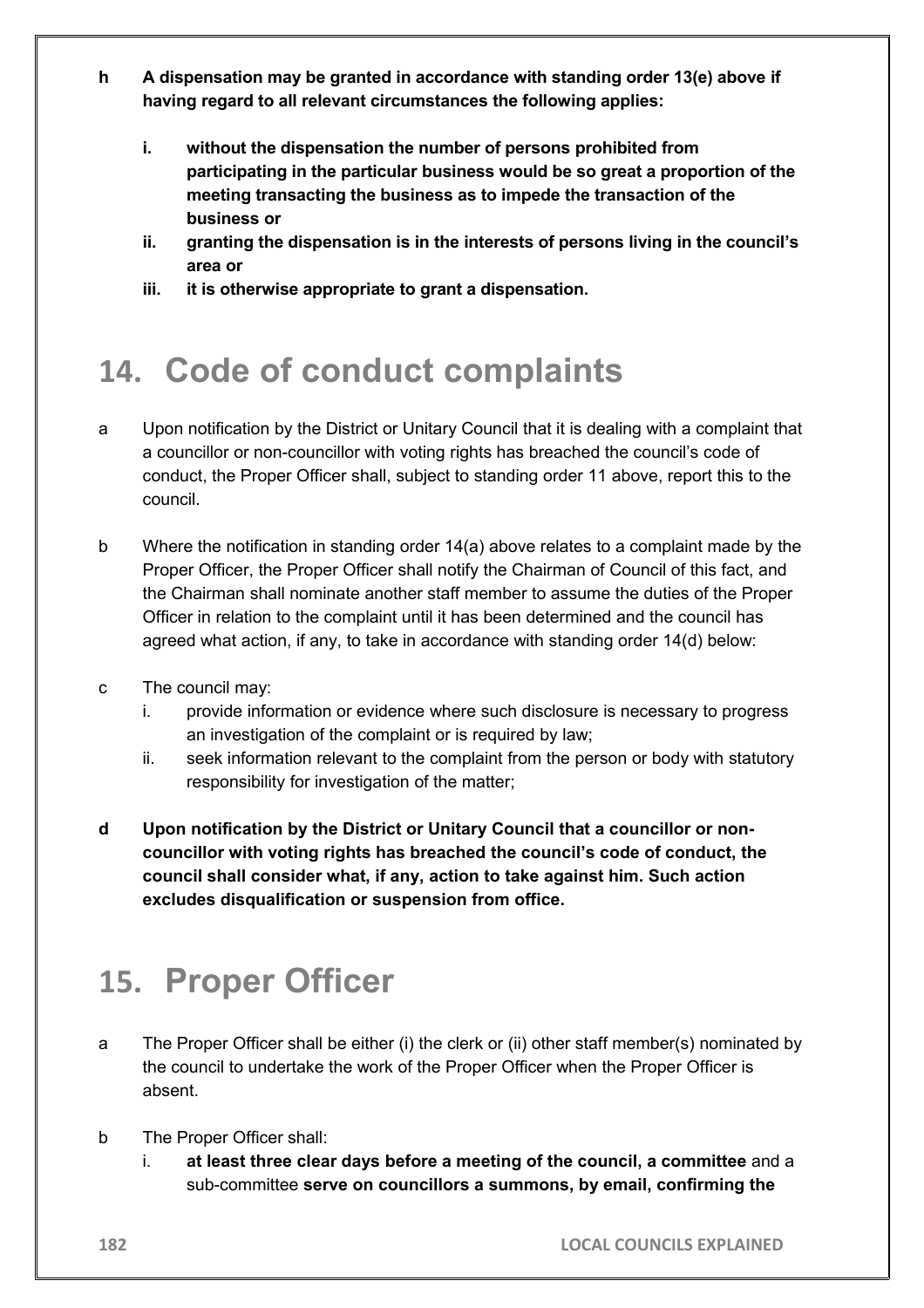**time, place and the agenda** provided any such email contains the electronic signature and title of the Proper Officer].

*See standing order 3(b) above for the meaning of clear days for a meeting of a full council and standing order 3 (c) above for a meeting of a committee.*

- ii. **give public notice of the time, place and agenda at least three clear days before a meeting of the council or a meeting of a committee** or a subcommittee **(provided that the public notice with agenda of an extraordinary meeting of the council convened by councillors is signed by them);** *See standing order 3(b) above for the meaning of clear days for a meeting of a full council and standing order 3(c) above for a meeting of a committee.*
- iii. subject to standing order 9 above, include on the agenda all motions in the order received unless a councillor has given written notice at least 7 days before the meeting confirming his withdrawal of it;
- iv. **convene a meeting of full council for the election of a new Chairman of the Council, occasioned by a casual vacancy in his office;**
- v. facilitate inspection of the minute book by local government electors;
- vi. **receive and retain copies of byelaws made by other local authorities;**
- vii. retain acceptance of office forms from councillors;
- viii. retain a copy of every councillor's register of interests;
- ix. assist with responding to requests made under the Freedom of Information Act 2000 and Data Protection Act 1998, in accordance with and subject to the council's policies and procedures relating to the same;
- x. receive and send general correspondence and notices on behalf of the council except where there is a resolution to the contrary;
- xi. manage the organisation, storage of, access to and destruction of information held by the council in paper and electronic form;
- xii. arrange for legal deeds to be executed; *See also standing order 22 below.*
- xiii. arrange or manage the prompt authorisation, approval, and instruction regarding any payments to be made by the council in accordance with the council's financial regulations;
- xiv. record every planning application notified to the council and the council's response to the local planning authority in a book for such purpose;
- xv. refer a planning application received by the council to the [Chairman or in his absence the Vice-Chairman of the Council] within two working days of receipt to facilitate an extraordinary meeting if the nature of a planning application requires consideration before the next ordinary meeting of Planning committee];
- xvi. manage access to information about the council via the publication scheme; and
- xvii. retain custody of the seal of the council (if any) which shall not be used without a resolution to that effect. *See also standing order 22 below.*

# **16. Responsible Financial Officer**

a The council shall appoint appropriate staff member(s) to undertake the work of the Responsible Financial Officer when the Responsible Financial Officer is absent.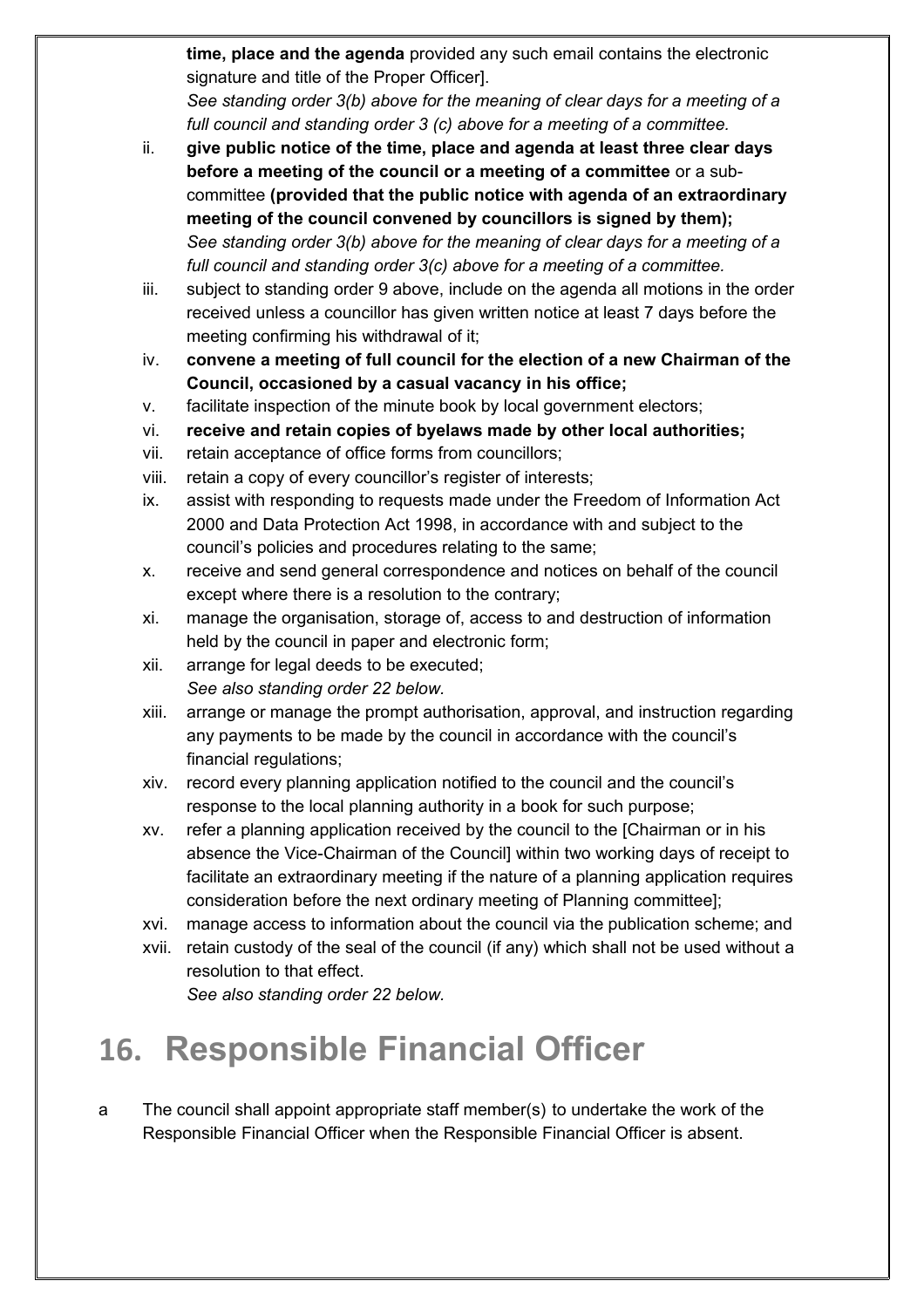### **17. Accounts and accounting statements**

- a "Proper practices" in standing orders refer to the most recent version of [Governance and Accountability for Local Councils – a Practitioners' Guide.
- b All payments by the council shall be authorised, approved and paid in accordance with the law, proper practices and the council's financial regulations.
- c The Responsible Financial Officer shall supply to each councillor as soon as practicable after 30 June, 30 September and 31 December in each year a statement to summarise:
	- i. the council's receipts and payments for each quarter;
	- ii. the council's aggregate receipts and payments for the year to date;
	- iii. the balances held at the end of the quarter being reported

and which includes a comparison with the budget for the financial year and highlights any actual or potential overspends.

- d As soon as possible after the financial year end at 31 March, the Responsible Financial Officer shall provide:
	- i. each councillor with a statement summarising the council's receipts and payments for the last quarter and the year to date for information; and
	- ii. to the full council the accounting statements for the year in the form of Section 1 of the annual return, as required by proper practices, for consideration and approval.
- e The year end accounting statements shall be prepared in accordance with proper practices and applying the form of accounts determined by the council (receipts and payments, or income and expenditure) for a year to 31 March. A completed draft annual return shall be presented to each councillor before the end of the following month of May. The annual return of the council, which is subject to external audit, including the annual governance statement, shall be presented to council for consideration and formal approval before 30 June.

### **18. Financial controls and procurement**

- a The council shall consider and approve financial regulations drawn up by the Responsible Financial Officer, which shall include detailed arrangements in respect of the following:
	- i. the keeping of accounting records and systems of internal controls;
	- ii. the assessment and management of financial risks faced by the council;
	- iii. the work of the independent internal auditor in accordance with proper practices and the receipt of regular reports from the internal auditor, which shall be required at least annually;
	- iv. the inspection and copying by councillors and local electors of the council's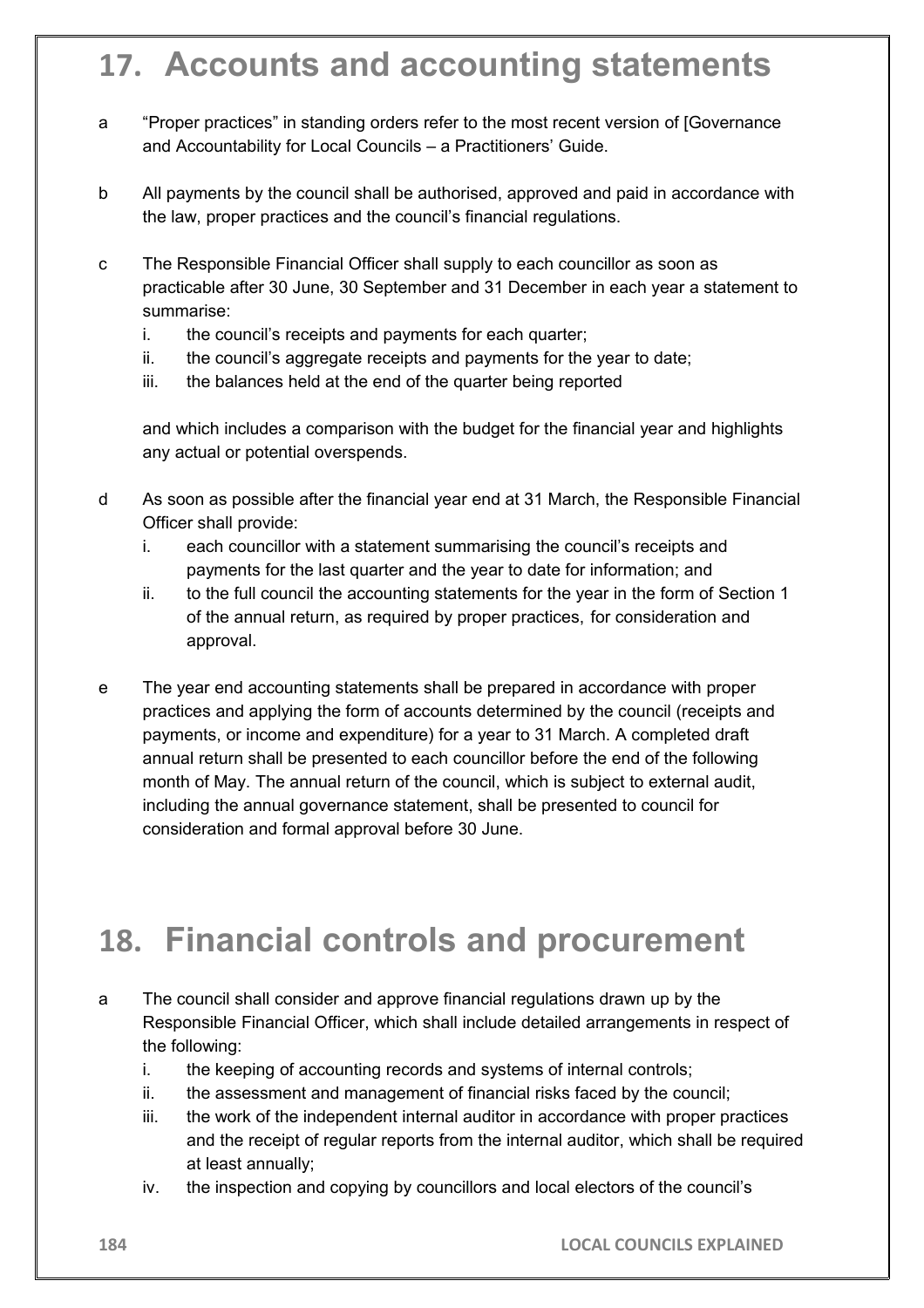accounts and/or orders of payments; and

- v. procurement policies (subject to standing order 18(c) below) including the setting of values for different procedures where a contract has an estimated value of less than [£60,000].
- b Financial regulations shall be reviewed regularly and at least annually for fitness of purpose.
- c **Financial regulations shall confirm that a proposed contract for the supply of goods, materials, services and the execution of works with an estimated value in excess of [**£60,000**] shall be procured on the basis of a formal tender as summarised in standing order 18(d) below.**
- d Subject to additional requirements in the financial regulations of the council, the tender process for contracts for the supply of goods, materials, services or the execution of works shall include, as a minimum, the following steps:
	- i. a specification for the goods, materials, services or the execution of works shall be drawn up;
	- ii. an invitation to tender shall be drawn up to confirm (i) the council's specification (ii) the time, date and address for the submission of tenders (iii) the date of the council's written response to the tender and (iv) the prohibition on prospective contractors contacting councillors or staff to encourage or support their tender outside the prescribed process;
	- iii. the invitation to tender shall be advertised in a local newspaper and in any other manner that is appropriate;
	- iv. tenders are to be submitted in writing in a sealed marked envelope addressed to the Proper Officer;
	- v. tenders shall be opened by the Proper Officer in the presence of at least one councillor after the deadline for submission of tenders has passed;
	- vi. tenders are to be reported to and considered by the appropriate meeting of the council or a committee or sub-committee with delegated responsibility.
- e Neither the council, nor a committee or a sub-committee with delegated responsibility for considering tenders, is bound to accept the lowest value tender.
- f Where the council intends to procure or award a public supply contract, public service contract or public works contract as defined by The Public Contracts Regulations 2015 ("the Regulations") which is valued at £25,000 or more, the council shall comply with the relevant requirements of the Regulations $^{\text{1}}$  $^{\text{1}}$  $^{\text{1}}$ .
- g The full requirements of The Regulations, as applicable, shall be followed in respect of the tendering and award of a public supply contract, public service contract or public works contract which exceed thresholds in The Regulations set by the Public Contracts Directive 2014/24/EU (which may change from time to time)<sup>[2](#page-16-1)</sup>.

<span id="page-16-0"></span><sup>&</sup>lt;sup>1</sup> The Regulations require councils to use the Contracts Finder website to advertise contract opportunities, set out the procedures to be followed in awarding new contracts and to publicise the award of new contracts

<span id="page-16-1"></span><sup>&</sup>lt;sup>2</sup> Thresholds currently applicable are: a. For public supply and public service contracts  $209,000$  Euros (£164,176)

b. For public works contracts  $5,225,000$  Euros (£4,104,394)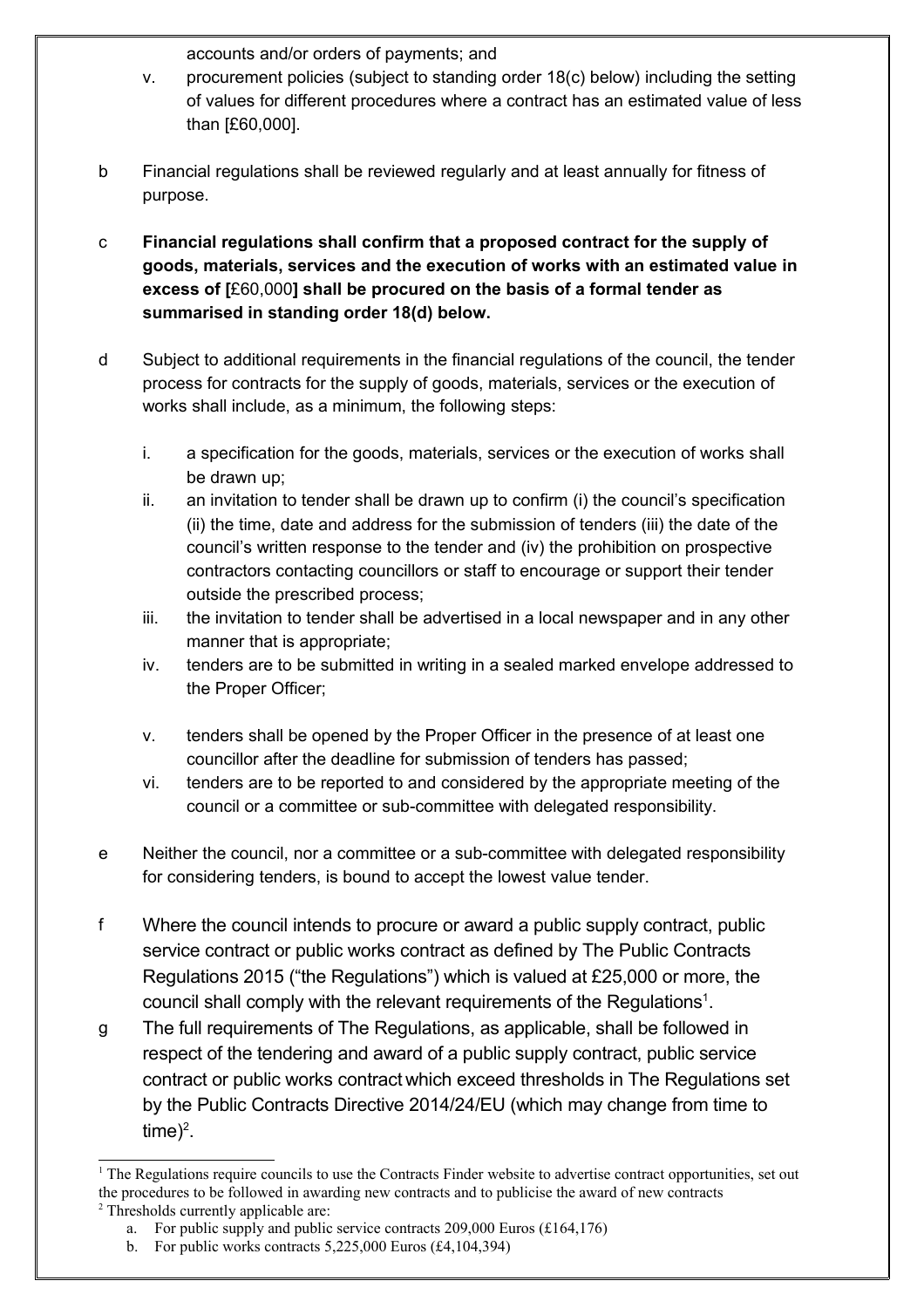### **19. Handling staff matters**

- a A matter personal to a member of staff that is being considered by a meeting of council is subject to standing order 11 above.
- b Subject to the council's policy regarding absences from work, the council's most senior member of staff shall notify the chairman or, if he is not available, the vice-chairman of absence occasioned by illness or other reason and that person shall report such absence to the Council at its next meeting.
- c The chairman or in his absence, the vice-chairman shall upon a resolution conduct a review of the performance and annual appraisal of the work of the Clerk and Village Hall Caretaker. The reviews and appraisal shall be reported in writing and is subject to approval by resolution by the Council.
- d Subject to the council's policy regarding the handling of grievance matters, the council's most senior employee (or other employees) shall contact the chairman of the Council or in his absence, the vice-chairman in respect of an informal or formal grievance matter, and this matter shall be reported back and progressed by resolution of the Council.
- e Subject to the council's policy regarding the handling of grievance matters, if an informal or formal grievance matter raised by the Clerk or Village Hall Caretaker relates to the chairman or vice-chairman of the Council, this shall be communicated to another member of the Council, which shall be reported back and progressed by resolution of the Council.
- f Any persons responsible for all or part of the management of staff shall treat the written records of all meetings relating to their performance, capabilities, grievance or disciplinary matters as confidential and secure.
- g The council shall keep all written records relating to employees secure. All paper records shall be secured and locked and electronic records shall be password protected and encrypted.
- h Only persons with line management responsibilities shall have access to staff records referred to in standing orders 19(f) and (g) above if so justified.
- i Access and means of access by keys and/or computer passwords to records of employment referred to in standing orders 19(f) and (g) above shall be provided only to Clerk and the Chairman of the Council.

### **20. Requests for information**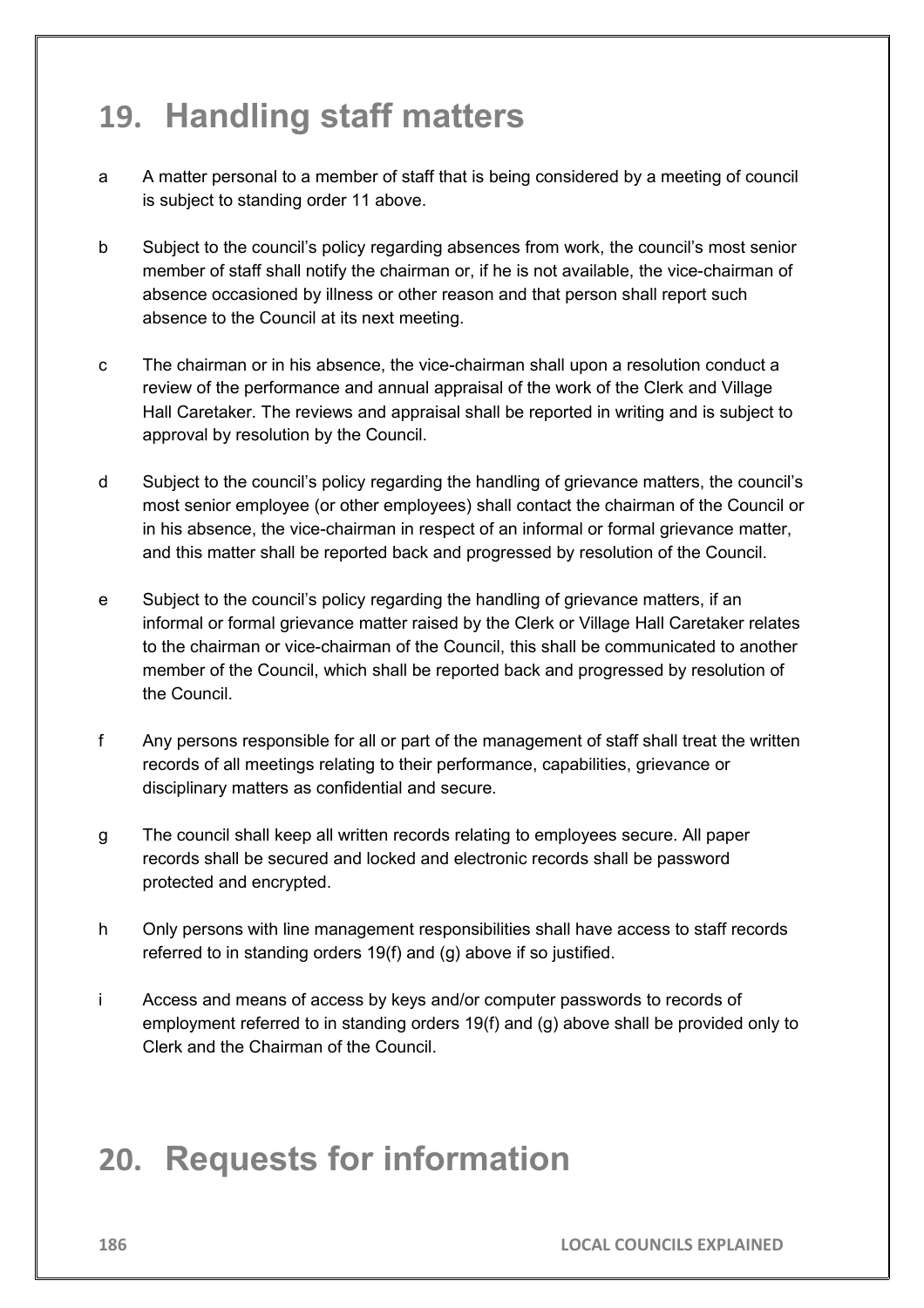- a Requests for information held by the council shall be handled in accordance with the council's policy in respect of handling requests under the Freedom of Information Act 2000 and the Data Protection Act 1998.
- b Correspondence from, and notices served by, the Information Commissioner shall be referred by the Proper Officer to the chairman of the Council who shall have the power to do anything to facilitate compliance with the Freedom of Information Act 2000.

# **21. Relations with the press/media**

a Requests from the press or other media for an oral or written comment or statement from the Council, its councillors or staff shall be handled in accordance with the Council's policy in respect of dealing with the press and/or other media.

# **22. Execution and sealing of legal deeds**

*See also standing orders 15(b)(xii) and (xvii) above.*

- a A legal deed shall not be executed on behalf of the council unless authorised by a resolution.
- **b [Subject to standing order 22(a) above, the council's common seal shall alone be used for sealing a deed required by law. It shall be applied by the Proper Officer in the presence of two councillors who shall sign the deed as witnesses.]**

### **23. Communicating with District and County or Unitary councillors**

- a An invitation to attend a meeting of the council shall be sent, together with the agenda, to the ward councillor(s) of the District and County Council representing the area of the council.
- b Unless the council determines otherwise, a copy of each letter sent to the District and County Council shall be sent to the ward councillor(s) representing the area of the council.

# **24. Restrictions on councillor activities**

- a. Unless authorised by a resolution, no councillor shall:
	- i. inspect any land and/or premises which the council has a right or duty to inspect;